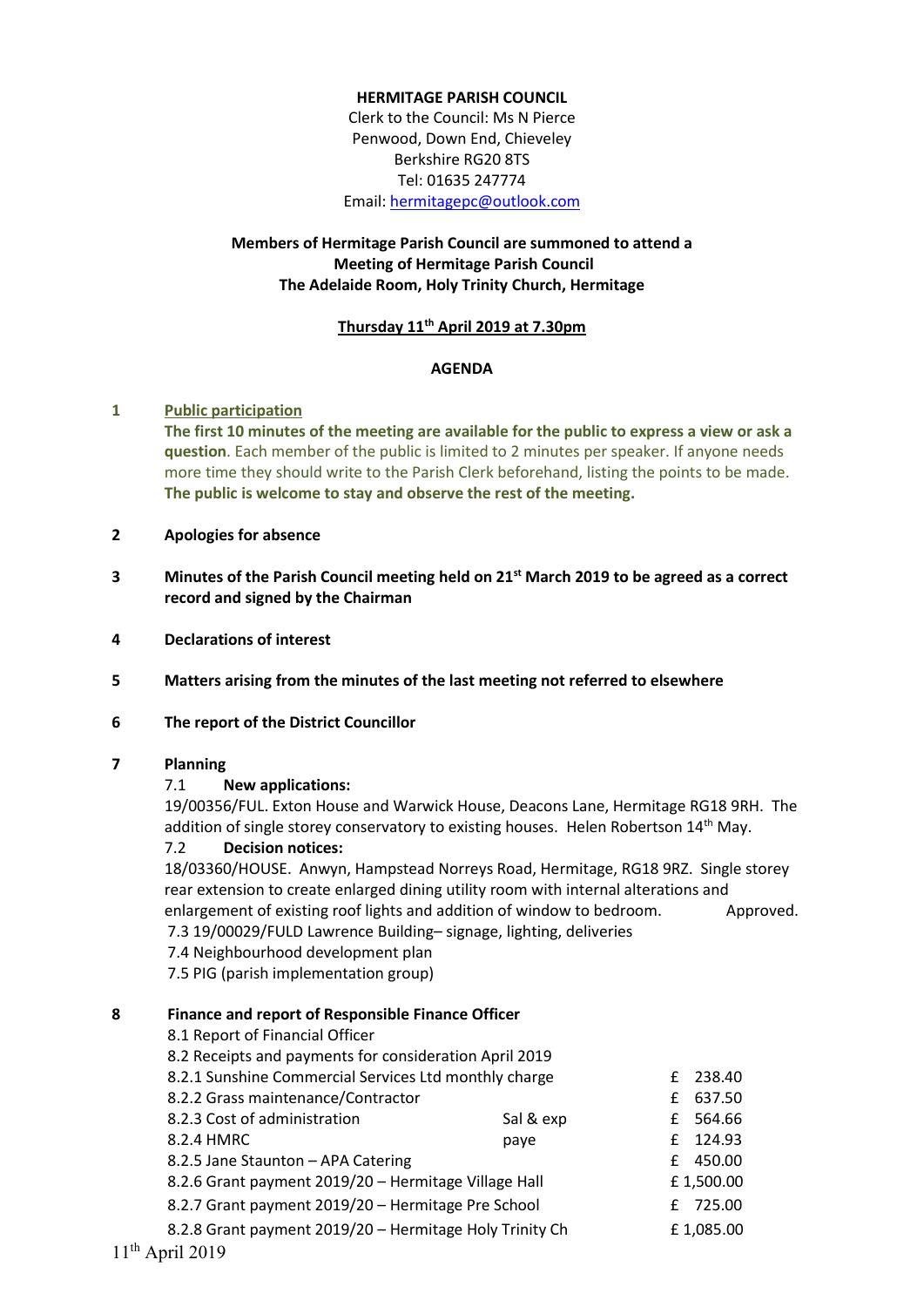| 8.2.9 Grant payment 2019/20 - Hermitage Scouts                                   |   | £1,000.00 |  |
|----------------------------------------------------------------------------------|---|-----------|--|
| 8.2.10Grant payment 2019/20 - Hermitage Horticultural Society                    | f | 180.00    |  |
| 8.2.11Village Hall hire                                                          | f | 90.78     |  |
| 8.2.12 West Berkshire Council annual recharge for grounds m                      | £ | 355.78    |  |
| 8.2.13 Barlow and Sons (Hermitage) Ltd, rabbit spiral                            | f | 5.64      |  |
| 8.2.14 Newbury College - APA/NDP fliers                                          | f | 75.50     |  |
| 8.2.15 Information Commissioner, data protection subscription renewal £<br>40.00 |   |           |  |
| Total                                                                            |   | £7,073.19 |  |
| 8.3 Direct Debits previously approved;                                           |   |           |  |
| PWLB payment debit from Lloyds treasurers account 24 <sup>th</sup> April,        |   | £8,225.27 |  |
| lonas (web site) monthly payment,                                                |   | £5.99     |  |

8.4 Bank account reconciliation to 29th March 2019 8.5 FWP recommends rollover of proceeds of original Metro fixed term community account expires 25<sup>th</sup> May into new one paying 1.4%. 8.6 CIL reporting

### **9 Burial ground**

9.1 Complaint

#### **10 Highways**

10.1 Potential extinguishment of public footpaths and bridleways

- 10.2 Active Travel Route report
- 10.2.1 Active Travel route maintenance
- 10.3 SID (speed indicator device) report

#### **11 Environment**

- 11.1 Recreation ground
- 11.2 Furze Hill
- 11.2.1 WBCS April tasks

11.3 Play areas including inspection checklists, defibrillator check

## **12 Policy reviews**

- 12.1 Disaster recovery plan
- 12.2 Investment and fraud policies
- 12.3 Equal opportunity policy
- 12.4 Harassment and dignity at work
- 12.5 Financial regulations
- 12.6 Code of Conduct

## **13 Other matters**

13.1 Village hall 13.2 Annual Parish Assembly 18<sup>th</sup> April 2019 13.3 Parish and Council Elections - Thursday 2<sup>nd</sup> May 2019

## **14 Correspondence received since the last meeting not referred to elsewhere**

West Berkshire Council: Council supports Great British Spring Clean West Berkshire Council: First draw for the West Berkshire Lottery this weekend! Padworth recycling centre; pilot scheme 1<sup>st</sup> April to 30<sup>th</sup> September 2019 Email from Richard Benyon MP: 'Beyond the front door' follow up Thames Water; promoting their priority services Libraries message of the month April 2019 St Andrews, Pangbourne – national hockey success